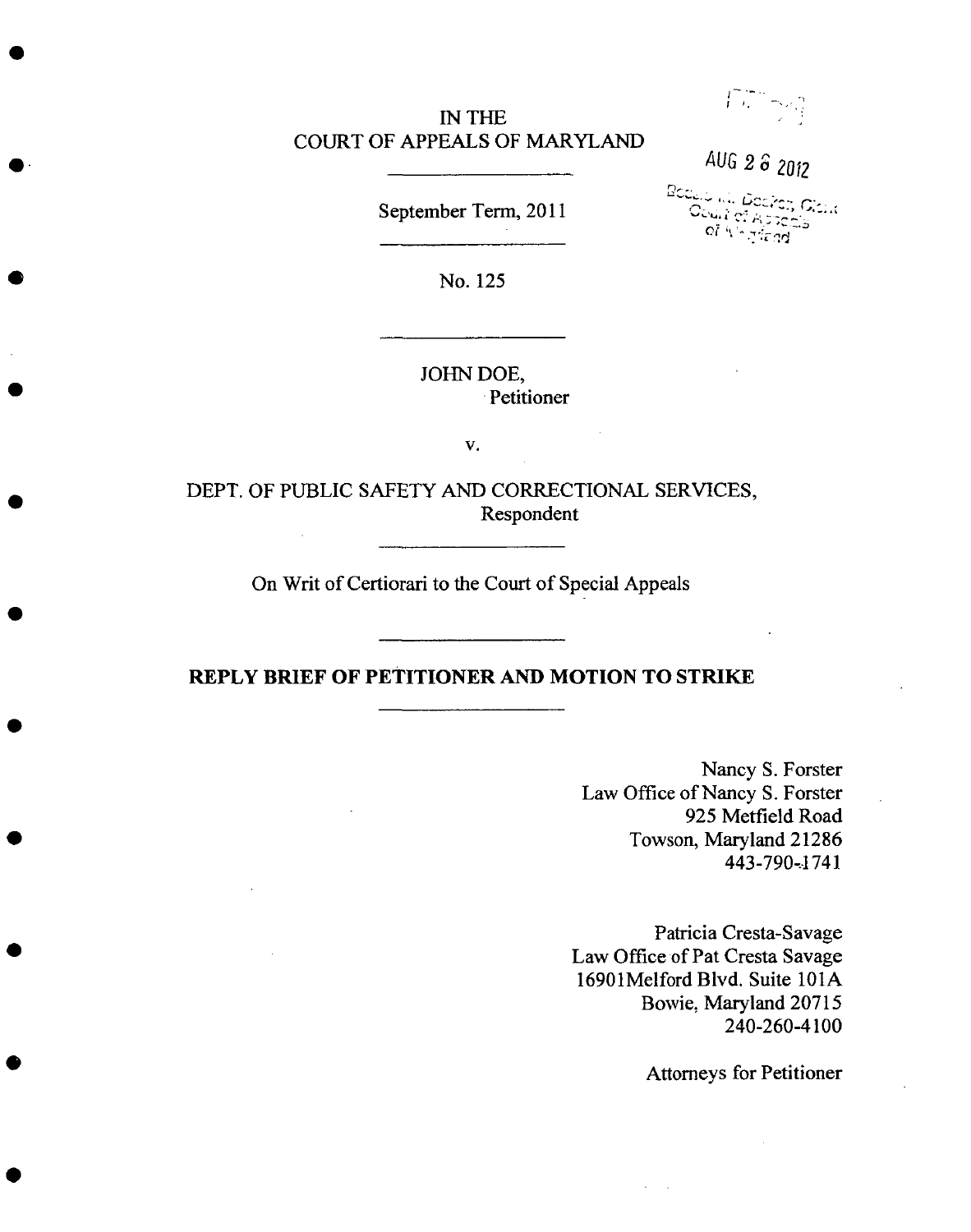## TABLE **OF AUTHORITIES**

| Cases                                                                            |  |
|----------------------------------------------------------------------------------|--|
|                                                                                  |  |
|                                                                                  |  |
|                                                                                  |  |
|                                                                                  |  |
|                                                                                  |  |
|                                                                                  |  |
|                                                                                  |  |
| Santobello v. New York, 404 U.S. 257, 92 S. Ct. 495, 30 L. Ed. 2d 427 (1971)  14 |  |
|                                                                                  |  |
|                                                                                  |  |
|                                                                                  |  |
|                                                                                  |  |
|                                                                                  |  |

#### **Statutes**

## **Other Authorities**

|              |  |  |  | Patty Wetterling: "The Harm in Sex-Offender Laws", Sacramento Bee, September 14, |  |  |
|--------------|--|--|--|----------------------------------------------------------------------------------|--|--|
|              |  |  |  |                                                                                  |  |  |
|              |  |  |  |                                                                                  |  |  |
| <b>Rules</b> |  |  |  |                                                                                  |  |  |
|              |  |  |  |                                                                                  |  |  |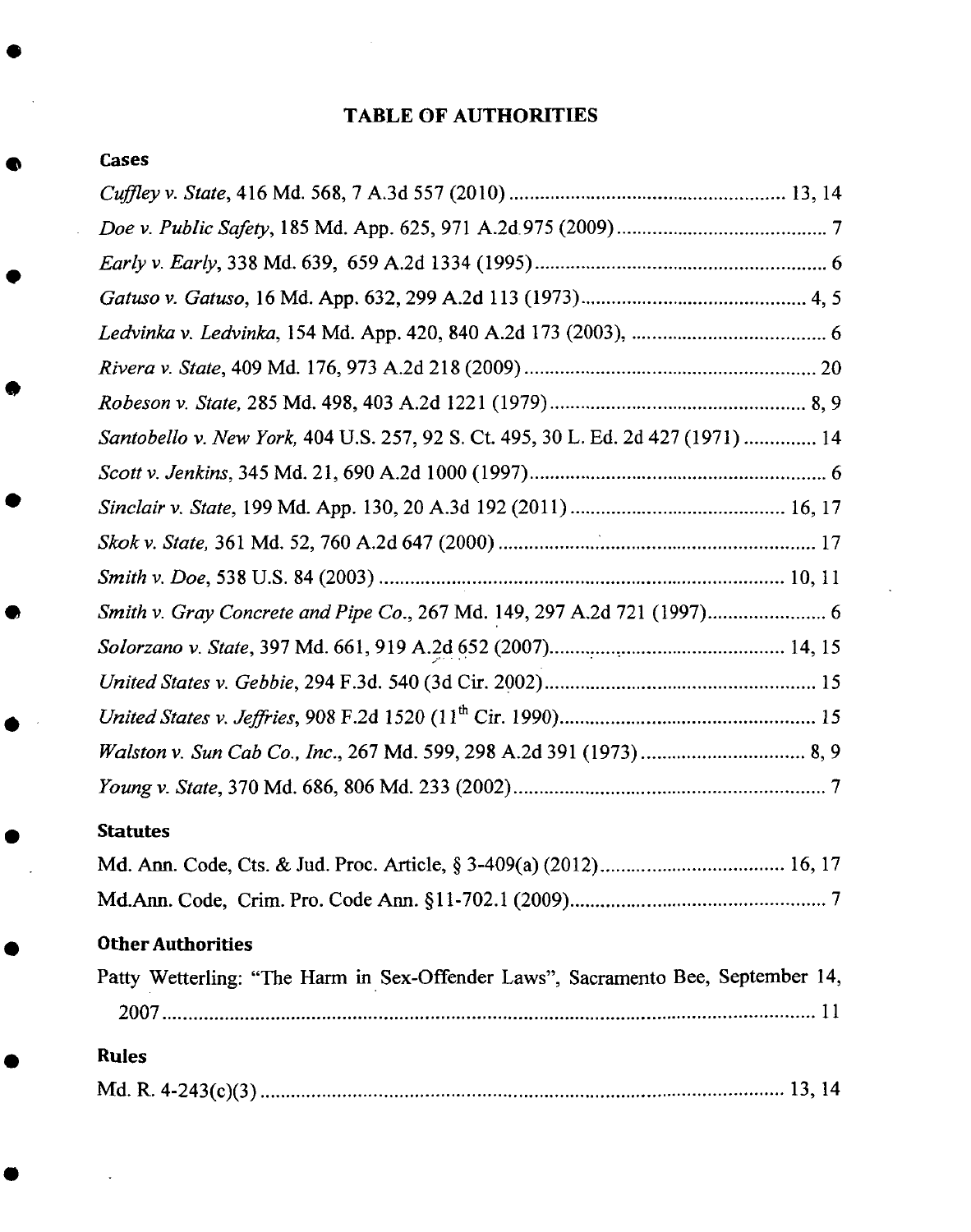| JOHN DOE,                |   | IN THE               |
|--------------------------|---|----------------------|
| Petitioner               | * |                      |
|                          | * | <b>COURT OF</b>      |
| v.                       | * |                      |
|                          | * | <b>APPEALS</b>       |
|                          | * |                      |
| DEPT. OF PUBLIC SAFETY   | * | OF MARYLAND          |
| & CORRECTIONAL SERVICES, | * |                      |
| Respondent               |   | No. 125              |
|                          | * | September Term, 2011 |
|                          |   |                      |

# I. THIS COURT DOES NOT LACK SUBJECT MATTER JURISDICTION AS ALLEGED BY RESPONDENT.

Respondent asserts *that* Mr. Doe's constitutional challenges to the retroactivity of Maryland's sex offender registry laws should not be reviewed by this Court because Mr. Doe "failed *to* plead a violation of any of these **[constitutional]** claims...and the circuit court had 'no authority, discretionary or otherwise,' to rule on them." Further, because the circuit court lacked authority *to* rule on Mr. Doe's constitutional claims, "the intermediate appellate court lacked authority to excuse Mr. Doe's failure to preserve the issues for appellate review." (Respondent's Brief at 24-25). Respondent claims that the circuit court, and necessarily, the Court of Special Appeals lacked "subject matter jurisdiction." (Respondent's Brief at 24). In support of its claimed lack of subject matter jurisdiction, Respondent relies on cases that are clearly distinguishable from Mr. Doe's. In *Gatuso v. Gatuso,* 16 Md. App. 632, 299 A.2d 113 (1973), parties in a child support enforcement battle appeared before the circuit court on a complaint filed by the wife to hold the husband in contempt of court for failing to pay monies pursuant to a 17 year old decree for child support. In response, the husband filed a motion to dismiss the

1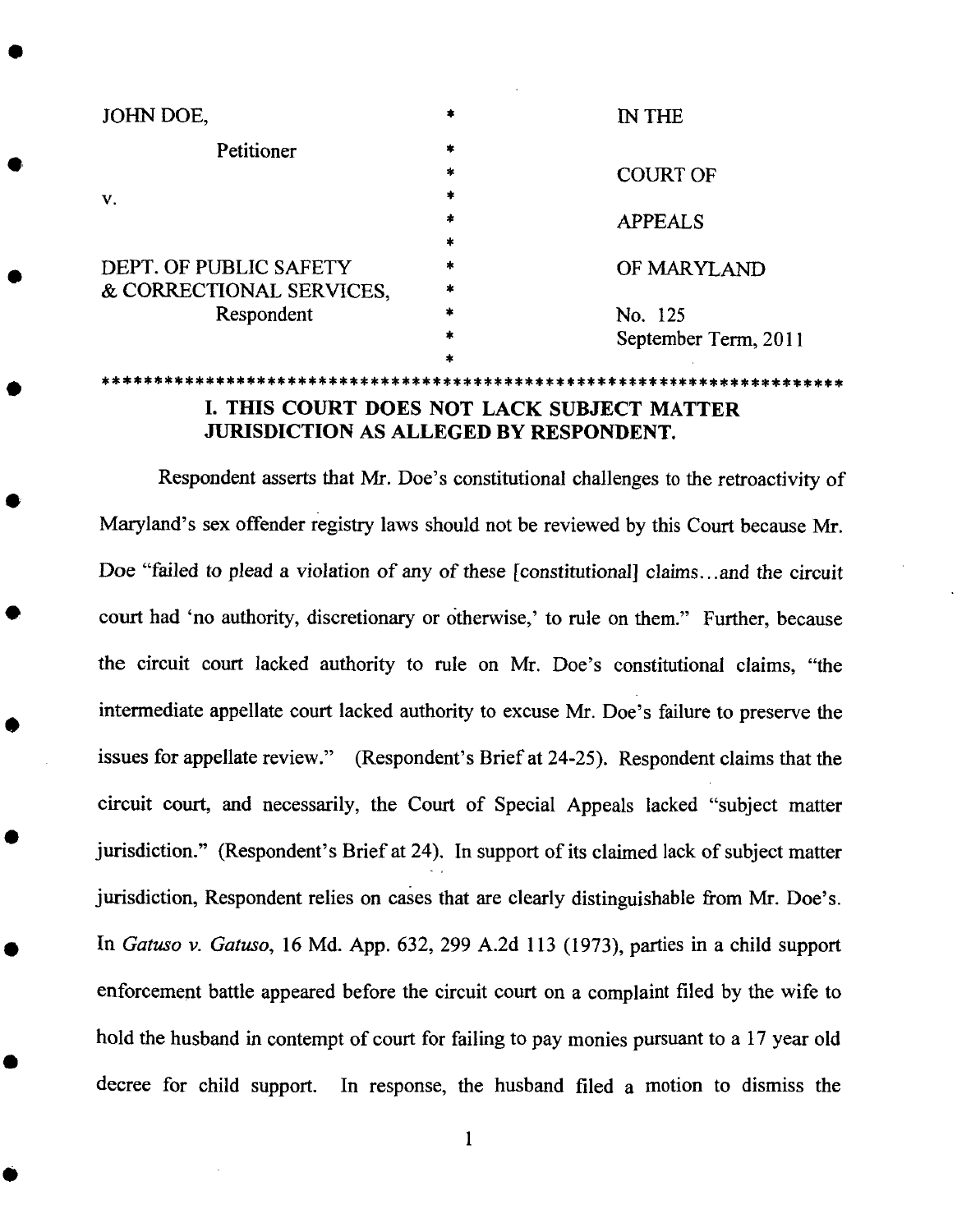complaint and "asked no **affirmative** relief." *Id.* at 634. Indeed, the lower appellate court explained:

> In her petition the wife did not ask for a determination of an amount of arrearage, or for a money judgment. Her prayer that the husband be ordered to begin making the payments decreed could add nothing to the previous order. She included no general prayer. Therefore the only relief she sought was to have her husband adjudged in contempt. Neither in his answer nor by way of a request for affirmative relief did the husband ask for modification of the 1954 decree or for an accounting for rents yielded by the jointly owned property.

*ld.* at 635. Notwithstanding the extremely limited nature of the proceeding, the trial court entered an Order denying "the prayer for a citation **of** contempt against the husband, ordered him to pay to the wife for her maintenance and support the sum of \$7.50 per week accounting from the date of the order, and required the husband to pay the costs." *Id.* The court's order changed the amount of support from \$30 per week to \$7.50 per week and further, forgave all arrearages owed by Mr. Gatuso. Citing Restatement, Judgments, §8(c) (1942), the appellate court held:

> 'Even though the State has jurisdiction over the parties and even though the court is one with competency to render the judgment, a judgment by default is void if it was outside the cause of action stated in the complaint *and if the defendant was not given a fair* ..... *oppor, tunity to defend against the claim on which the judgment was based.'*

*Id.* at 637. The court on appeal was concerned with the "due process aspect of granting relief to [Mr. Gatuso] without notice and an opportunity to be heard on the issue being afforded **[to** Mrs. Gatuso]." *Id.*

 $\overline{2}$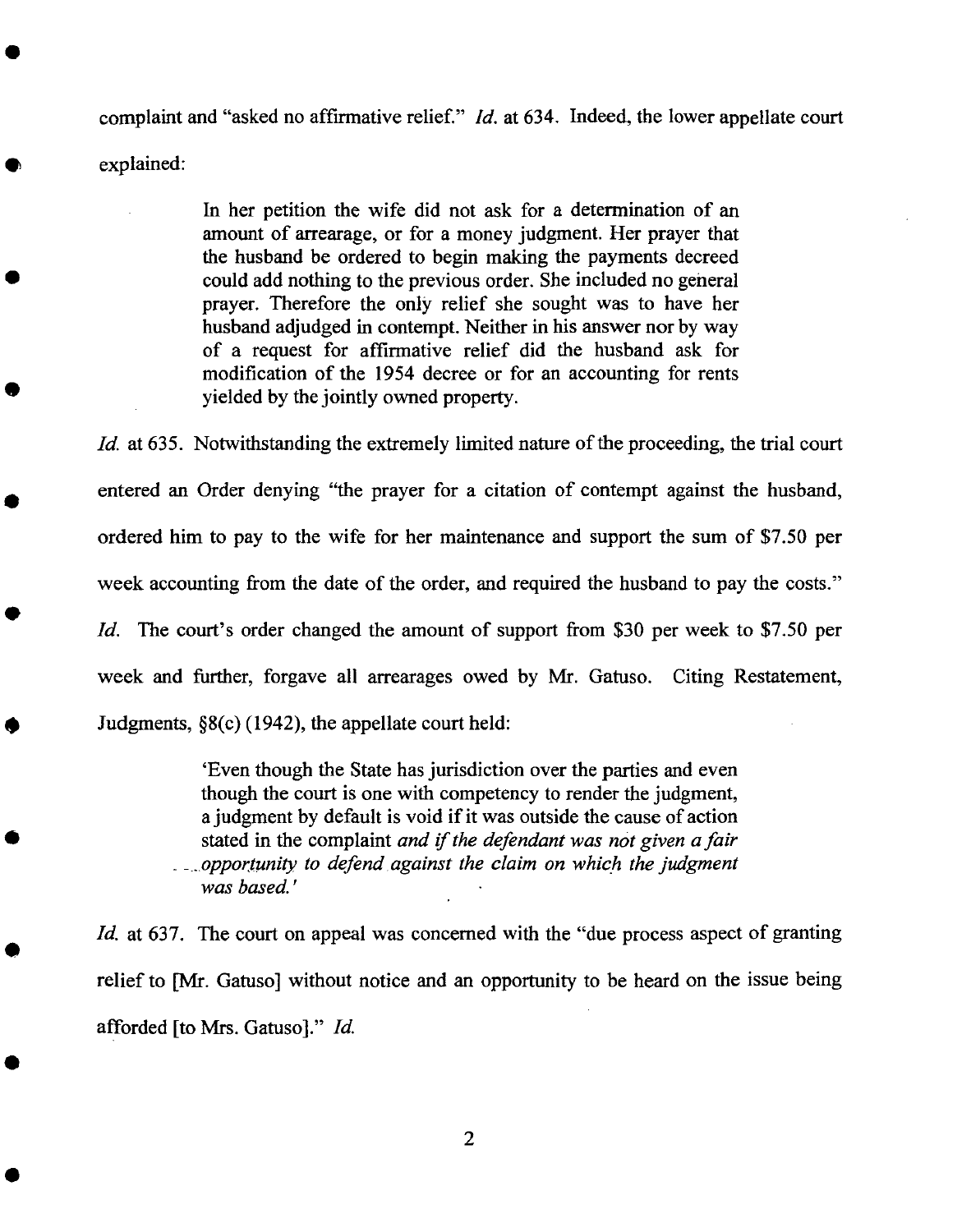The issue in *Ledvinka v. Ledvinka,* 154 Md. App. 420, 840 A.2d 173 (2003), also relied upon by Respondent was "[w]hether the court erred by setting aside the conveyance of 19730 Eagle Mill Road as a fraudulent conveyance ... when this cause of action was neither pleaded nor was relief requested prior to trial." The parties appeared in court on Mrs. Ledvinka's complaint for annulment. As this Court noted "[w]e agree with appellant that the court exceeded its authority in setting aside the conveyance *when no cause of action sufficient to put appellant on notice that the property was in dispute* was pleaded in this case." *ld.* at 428 (emphasis added). Further, *Scott v. Jenkins,* 345 Md. 21, 690 A.2d 1000 (1997), concerned a failure to request punitive damages, which as the Court had stated previously in *Smith v. Gray Concrete and Pipe Co.,* 267 Md. 149, 297 A.2d 721 (1997), required "a strict pleading requirement...[and] that far greater specificity will be required [when pleading punitive damages]." *Id.* at 168. Mr. Doe's case does not concern punitive damages. Finally, *Early v. Early,* 338 Md. 639, 653,659 A.2d 1334 (1995), involved an issue identical to that raised in *Gatuso;* that is whether "the circuit court lacked the power to enter a judgment modifying ordered child support in a contempt proceeding." The basis underlying each of these cases was a lack of notice to the opposing party.

*Not* only was Respondent on notice of Mr. Doe's arguments made at the hearing, it directly defended against the *ex post facto* and due process challenges made by Mr. Doe. (E. 119, "With respect to the retroactivity provision, I think it's well established in this State that the General *Assembly* can change the law."); (E. 120, Responding to the court's inquiry "[s]o then isn't this a question whether it's the requirement of registration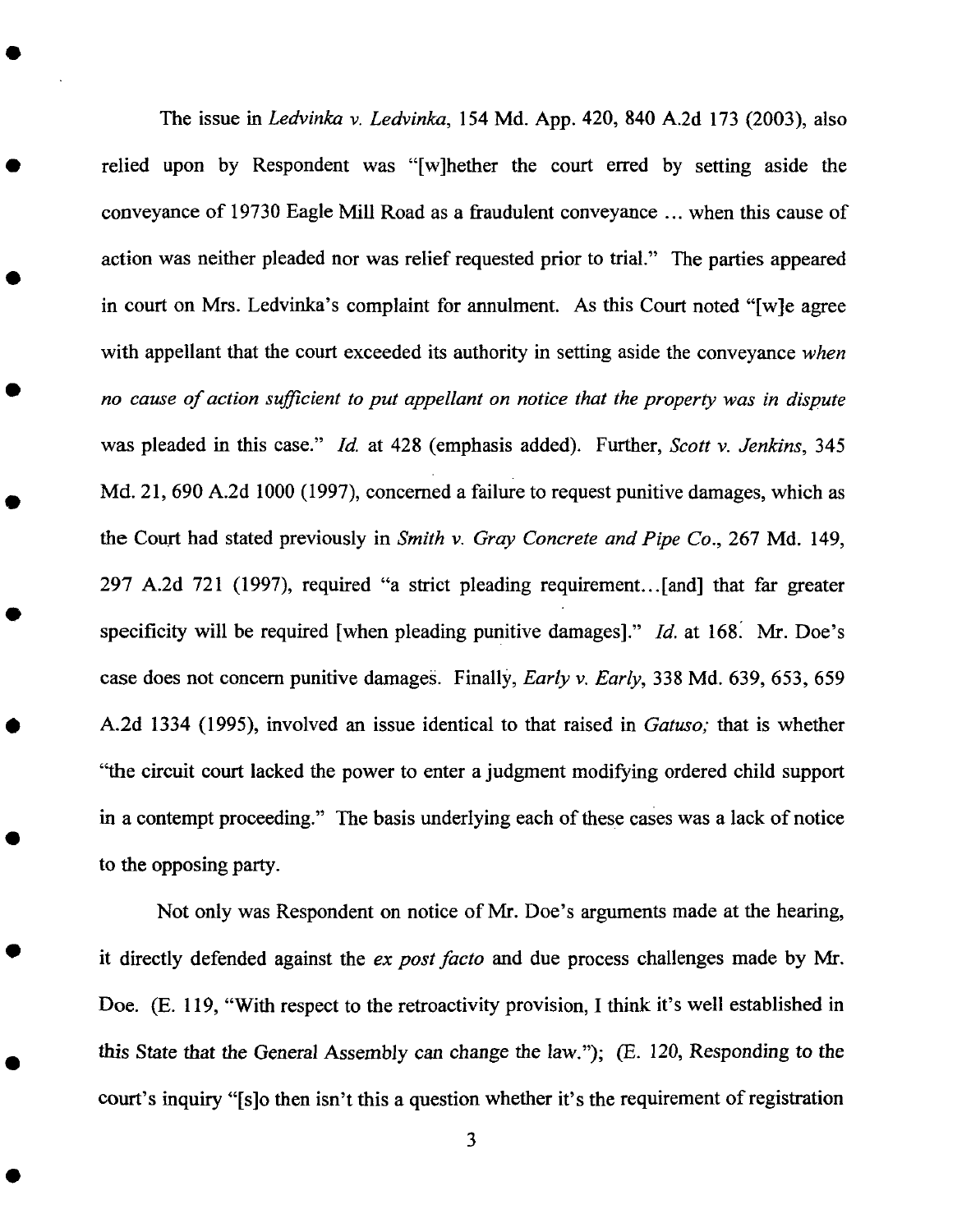is punishment...," Respondent stated "...sex offender registration does **not** constitute punishment in a constitutional sense."); (E. 121; citing **this** Court's opinion in *Young v. State,* 370 Md. 686, **806** Md. 233 (2002), and *Doe v. Public Safety,* **185** Md. App. 625, 971 A.2d 975 (2009), Respondent argued "lifetime registration did not violate procedural due process,... [w]ith **respect** to any arguments about ex post facto implications of this, again, because it was not considered **to** be punishment, but as **the** court indicated, a collateral consequence...So there are no constitutional problems."); (E. **124;** "There are no constitutional violations. As I said, **the** General Assembly is well within its right **to...,** to **enact** statutes requiring retroactive **registration** .... There is no ex post facto implication."). Moreover, in closing argument, counsel for Mr. Doe stated:

> [T]his is definitely a punishment in addition **to** the punishment he's already **served, so** it is punitive in his mind and **that** he suffered the collateral consequences as a result of now being required with due process, without..., being **required to** now all of a sudden **years** later **sign** up for sex offender registry...

 $(E. 151)$ . <sup>1</sup> It is plain from the record that Respondent was on notice of Mr. Doe's constitutional challenges as raised during the hearing. As the Court of Special Appeals correctly held relying upon Md. Rule **8-13** l(a), "[w]here a party introduces an issue at a hearing, it provides the court with an opportunity **to** decide **the.** issue...[W]e **see** no

<sup>&</sup>lt;sup>1</sup>Mr. Doe's Complaint for Declaratory Judgment, noted that he was ordered by his probation agent to register because of "recent amendments to Md. Crim. Pro. Code Ann. §11-702.1 (2009) which took effect October 1, 2009...Those amendments retroactively applied the requirements of registration...As a result, John Doe, against the advice of Counsel, registered immediately..." (E. 70). *Among* the remedies sought by Mr. Doe in his Complaint included "[t]hat this Court Order that the plaintiff, John Doe be removed from the Maryland Sex Offender Registry," and "[t]hat this Court award Plaintiff such other and further relief as in law and justice he may be entitled to receive." (E. 75)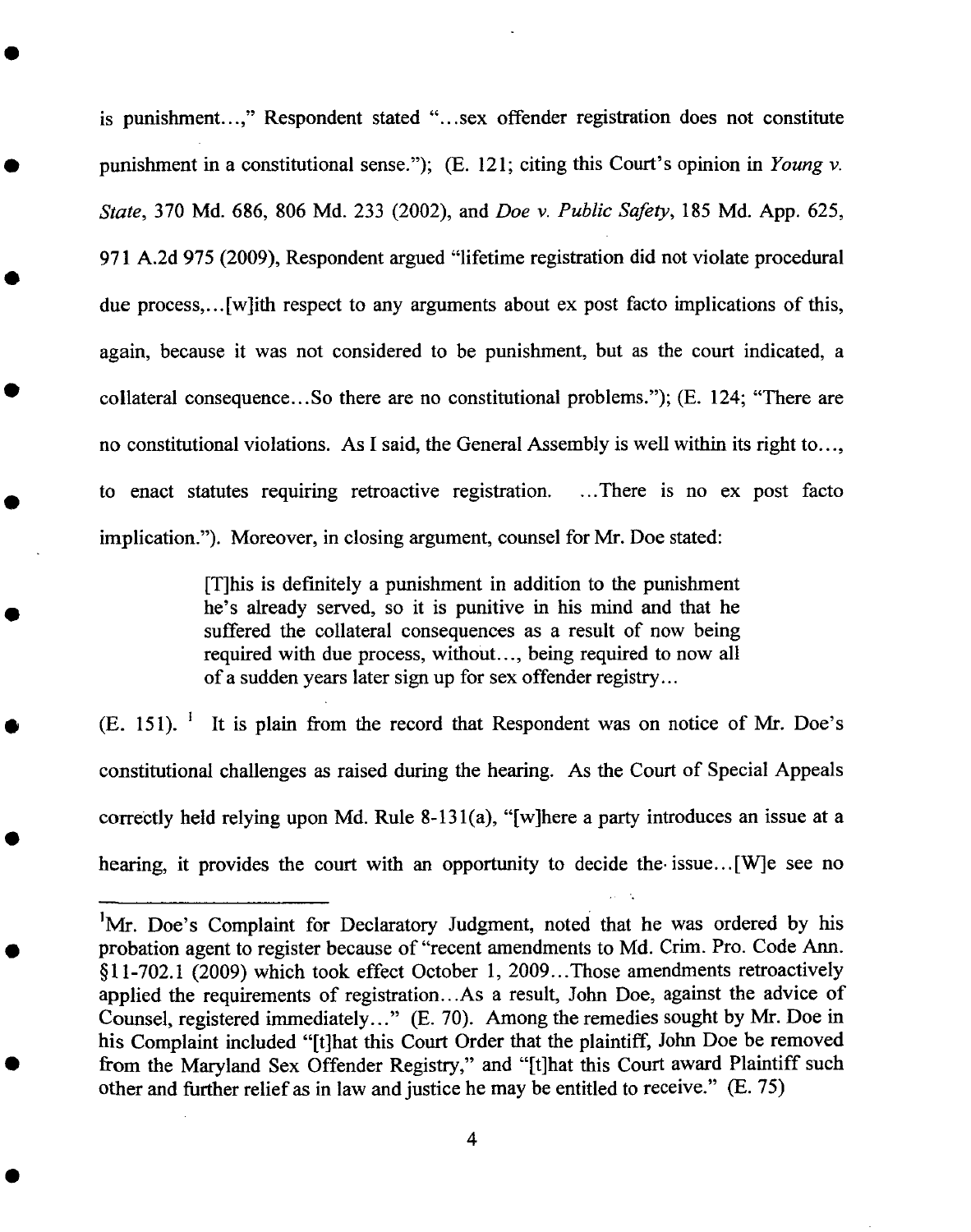prejudice to the State in deciding Doe's Ex **Post** Facto and Due Process claims as the State had an opportunity to respond to these claims below and directly addressed the issues at the July 23, 2010 hearing."  $(E. 180)$ . There is no subject matter jurisdict issue here.

#### **MOTION** TO STRIKE

Interestingly, while decrying a lack of subject matter jurisdiction and thus, a lack of notice of Mr. Doe's constitutional challenges, Respondent for the first time in its brief before this Court, raises a question never presented in any court at any time during the life of this case. Respondent adds to this case the following question: "Does federal law preclude the Maryland courts from granting Mr. Doe the relief he seeks, because federal law imposes on child sex offenders like Mr. Doe the independent obligation to register as a Tier III sex offender?" (Respondent's Brief at 4). This question was not raised by Mr. Doe in his Petition for Writ of Certiorari, nor was it raised by Respondent in his *Answer* to Petition for Writ of Certiorari. Nor did Respondent file a cross-petition. While Respondent couches the issue as a question of federal law; what, in essence it amounts to is a claim of harmless error. This Court has held on many occasions that "an appellee who does not file a cross-appeal cannot urge before us matters not within or related to the issues raised by an appellant." *Walston v. Sun Cab Co., lnc.,* 267 Md. 599, 564, 298 A.2d 391 (1973). In *Robeson v. State,* 285 Md. 498, 501-03, 403 A.2d 1221 (1979), this Court held:

> The **defendant** petitioned this Court for **a** writ of certiorari, raising solely the question of whether the trial court erred in admitting evidence of his pre-arrest silence. The State filed an

> > 5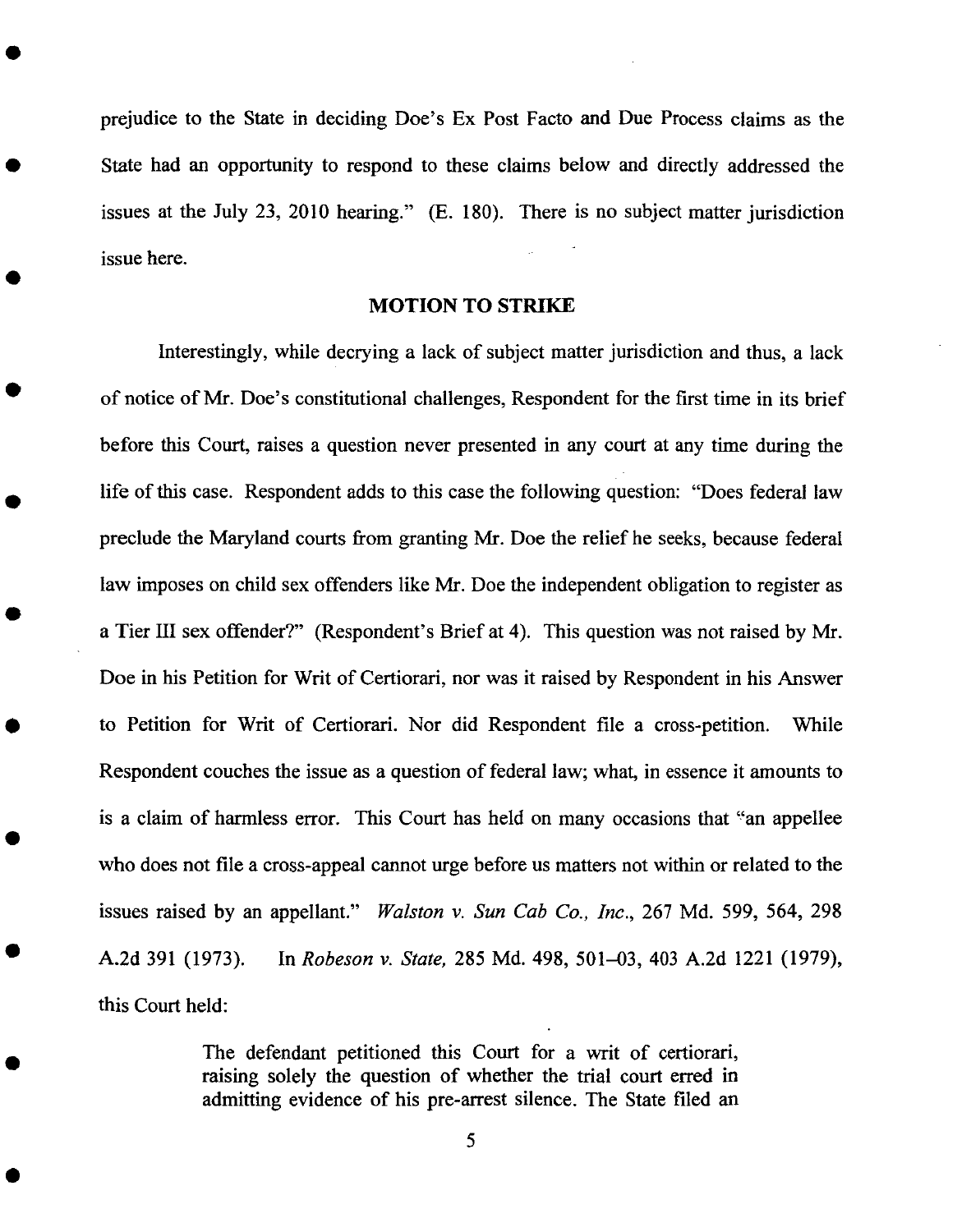answer and conditional cross-petition for a writ of certiorari, arguing that certiorari should be denied because**the** testimony was clearly admissible and, even if not admissible, the error was harmless. The State requested that, if the defendant's petition were granted, we should grant the State's conditional crosspetition to consider **the** harmless error question. The defendant then filed a motion ne recipiatur, **requesting** that we not receive that portion of the State's response constituting a conditional cross-petition raising the issue of harmless error. The defendant pointed out **that** neither side had raised the harmless error issue in **the** Court of Special Appeals and that court had not considered the issue **sua sponte.** The defendant contended that it would be improper for **this** Court on certiorari to consider a question that had never previously been raised in a case. We granted both the petition and the conditional cross-petition, and we deferred ruling on the motion ne recipiatur.

We **recognize** that this Court will not ordinarily consider an issue which was not raised in the petition for a writ of certiorari, in a cross-petition or in the Court's order granting certiorari. Moreover, in some of these cases, we applied this principle and **refused to** consider an argument that the decision of the **trial** court **should** be affirmed on a ground not raised in the petition, a cross-petition or the Court's order granting certiorari. And with **respect to** the question of harmless error **specifically,** we **stated** in *Coleman v. State, supra,* 281 Md. at 547[, 380 *A.2d* at 55]: "The State did not, however, file a cross-petition for certiorari raising the harmless error issue, and we **therefore** will not consider it."

This Court should not address Argument III as presented in Respondent's Brief as it was not raised by way of a cross-petition and was not addressed by the trial court or the Court of Special Appeals and Mr. Doe moves, respectfully, that this be stricken from Respondent's brief.

And, in any event, Respondent's argument that Mr. Doe has an independent obligation, under federal law, **to** register as a Tier **III** sex offender, has no bearing on his current challenge **to** *Maryland's* law. Respondent notes that pursuant to 42 U.S.C.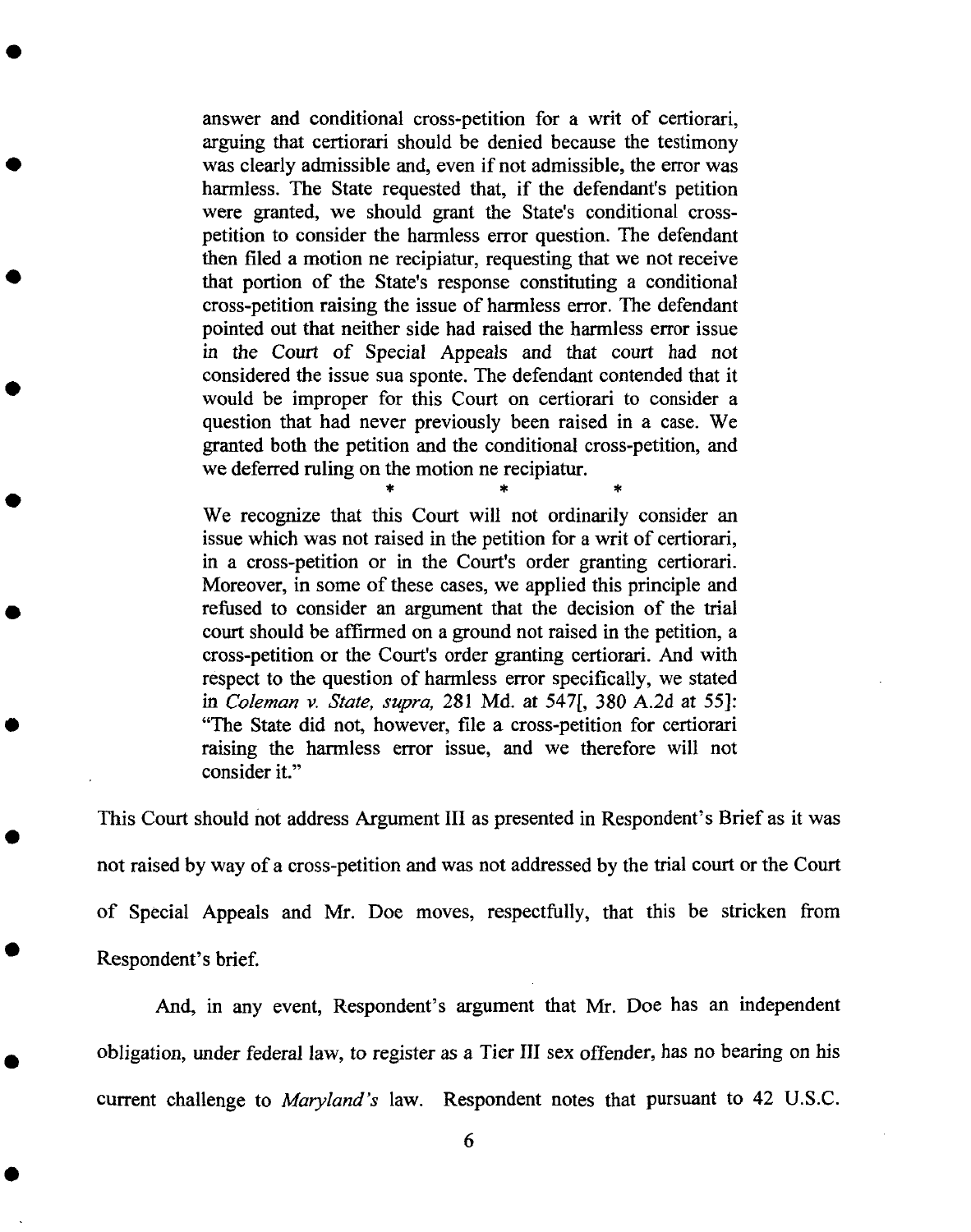§16913(a), "SORNA applies to all sex offenders, including those convicted of their registration offenses prior to the enactment of SORNA or jurisdictions' incorporation of the SORNA requirements into their programs." (Respondent's Brief at 26). *And* further, offenders who fail to register "are guilty of a felony under federal law that is punishable by up to ten years' imprisonme (Respondent's Brief at 25). Respondent's contention assumes the constitutionality of prior to particular SORNA; an assumption with which Mr. Doe would not agree, were the issue before this Court.<sup>2</sup> But it is not and thus, whatever SORNA may or may not require is irrelevant here.

> **II. GIVEN** THEIR **HIGHLY PUNITIVE AND RESTRICTIVE NATURE, RETROACTIVE APPLICATION OF MARYLAND'S SEX OFFENDER** REGISTRATION **LAWS VIOLATES THE FEDERAL CONSTITUTIONAL BAN ON** *EX POST FACTO* **LAWS AND BOTH CLAUSES OF ARTICLE 17 OF THE MARYLAND DECLARATION OF RIGHTS PROHIBITING** *EX POST FACTO* **LAWS AND** *EX POST FACTO* RESTRICTIONS.

Clinging to its worn refrain, Respondent insists that "[t]he purpose of the Maryland *Act* is ... remedial and its effects are non-punitive." (Respondent's Brief at 35). Respondent continues to rely primarily on two old cases, *Smith v. Doe,* 538 U.S. 84 (2003) and *Young v. State,* 370 Md. 686, 806 A.2d 233 (2002). In the nine and ten years respectively, since these cases were decided, the Maryland laws have drastically changed.

<sup>&</sup>lt;sup>2</sup> The constitutionality of  $\S2250(a)(2)(B)$  has been challenged on numerous grounds: the non-delegation doctrine; the Ex Post Facto Clause of the federal constitution; the Due Process Clause; the Commerce Clause; and the Separation of Powers doctrine.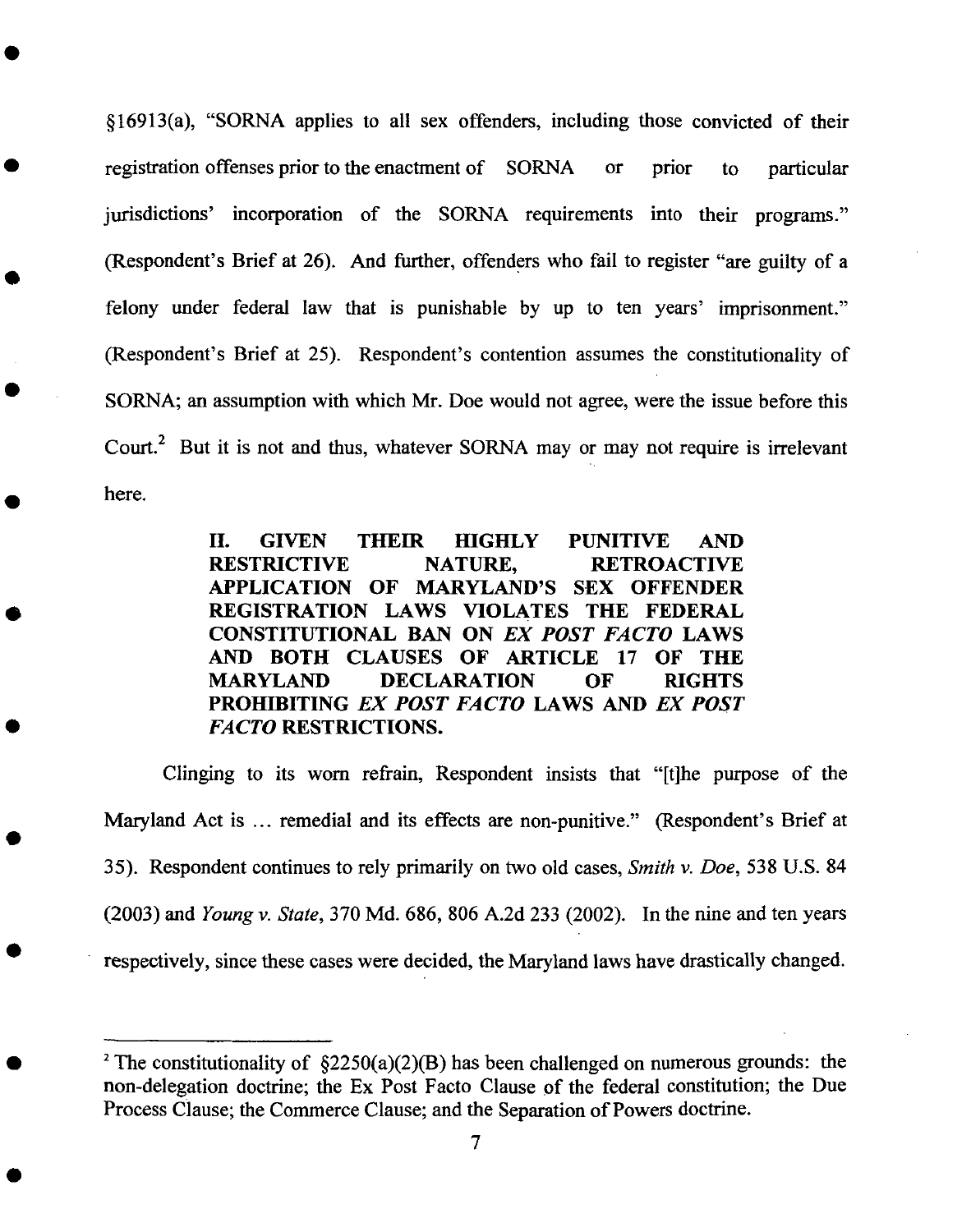The broad dissemination of information over the internet, the severe restrictions on travel, and the over-inclusiveness of offenses as falling within the various tiers, simply defies any suggestion that these laws are **not** punitive, at the very **least,** in their effect. Even Patty Wetterling, whose son was the namesake for *the* Jacob Wetterling Crimes Against Children and Sexually Violent Offender Registration Program, had this to say about the direction these registry laws are taking:

> Are these policies working? Are our "get tough on sex offenders" laws having the desired effect? Human Rights Watch has taken on the challenge of looking at sex offender policy to see what parts are working and what aren't. This week it published a 143-page report, "No Easy Answers: Sex Offender Laws in the United States." The researchers examined whether we are building safer communities with these laws, and what issues policy-makers should consider. *HRW found that many laws may not prevent sexual attacks on children, but do lead to harassment, ostracism and even violence against former offenders. That makes it nearly impossible to rehabilitate those people and reintegrate them safely into their communities* -- *and that may actually increase the risk that they'll repeat their crime.* We need to keep sight of the goal: no more victims. We need to be realistic. Not all sex offenders are the same. Not all sex offenses are the same.

Patty Wetterling: "The Harm in Sex-Offender Laws", Sacramento Bee, September 14, 2007. Respondent contends that "[a] Maryland registrant may live wherever he or she chooses, may associate with whomever he or she chooses, and may travel to and from wherever he or she chooses and, with minor exceptions that are also narrowly tailored to the purpose of the statute, may enter into any building and seek any employment of his or her choice." (Respondent's Brief at 39; 42). This is simply inaccurate. Mr. Doe cannot do any of these things without having to report first to his supervising authority. And **it** is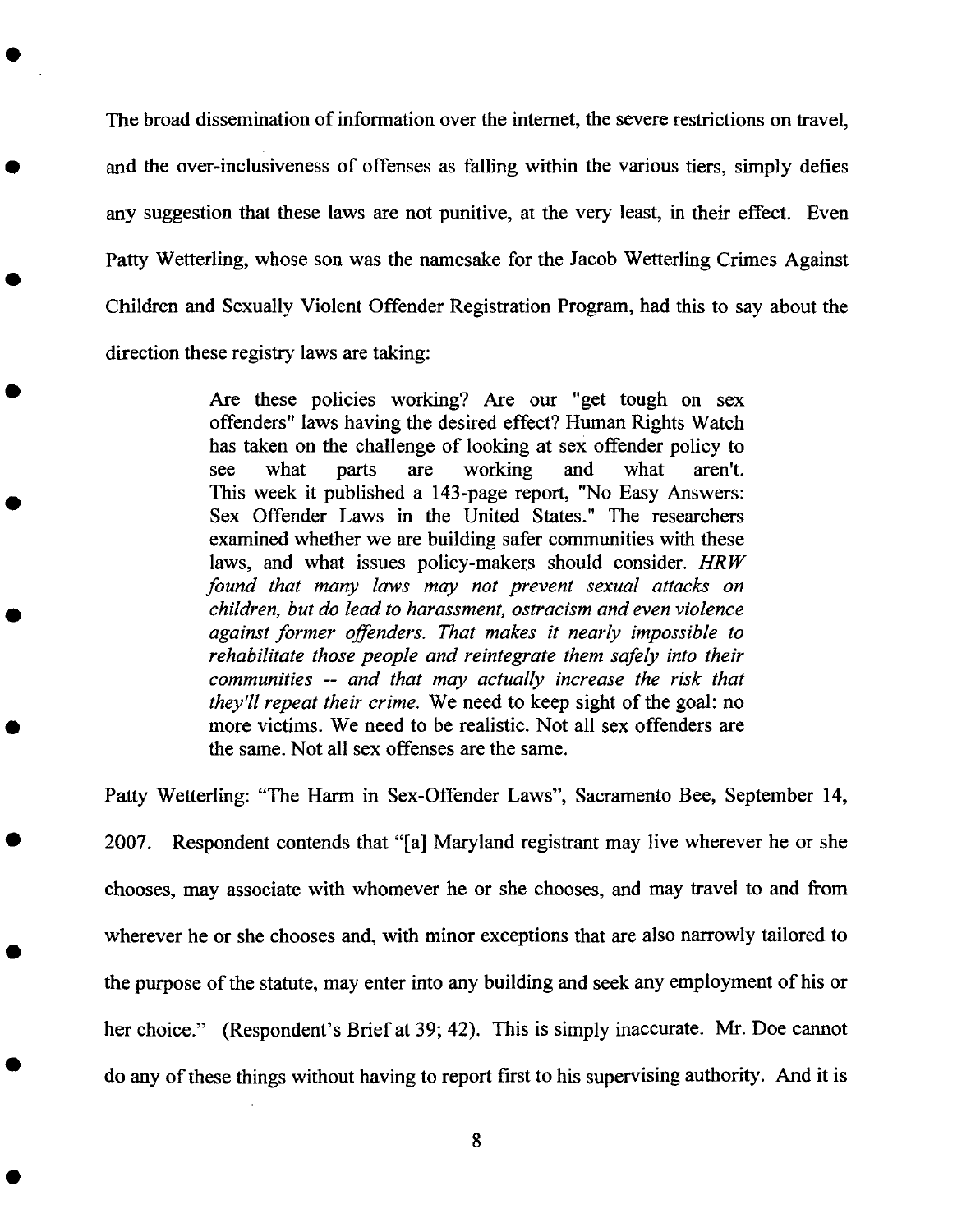disingenuous, at the very least, to suggest that someone listed as a lifetime sex offender may live wherever he chooses and seek employment of his choice without at least acknowledging that the likelihood of that offender fmding a home or a job is next to impossible.<sup>3</sup> This is because Maryland's laws have no rational connection to a nonpunitive purpose and compels treating all sex offenders the samewithout regard for their actual threat to public safety.

## **1H. THE PLEA AGREEMENT ENTERED INTO BY MR. DOE DID NOT MANDATE** REGISTRATION **AS A SEX OFFENDER, AND HE IS ENTITLED TO SPECIFIC PERFORMANCE OF THE AGREEMENT AND SHOULD BE** REMOVED **FROM THE** REGISTRY.

Respondent argues that Mr. Doe's claim that he is entitled to removal from the registry is meritless because, (1) the terms of the plea agreement are determined by the record of the criminal case, which cannot be supplemented with extrinsic evidence, allegations, or suppositions; (2) Mr. Doe makes his claims in a civil declaratory proceeding instead of in his criminal case; (3) Maryland law mandates that Mr. Doe register as a Tier III offender; and (4) if Mr. Doe claims that his guilty plea was involuntary, he must prove that claim in either a post-conviction or *coram nobis* proceeding. *See* Brief of Respondent at 48-49.

A. The Agreement Entered Into and Accepted by the Trial Court **at the** Plea **Hearing is Silent on the Point of Registration; Therefore, Registration Was Not a Term of the Agreement, and the** Court **Breached the Agreement When It Included the Requirement at Sentencing.**

<sup>3</sup> **181 of** Maryland's current 6,532 registrants are listed as homeless.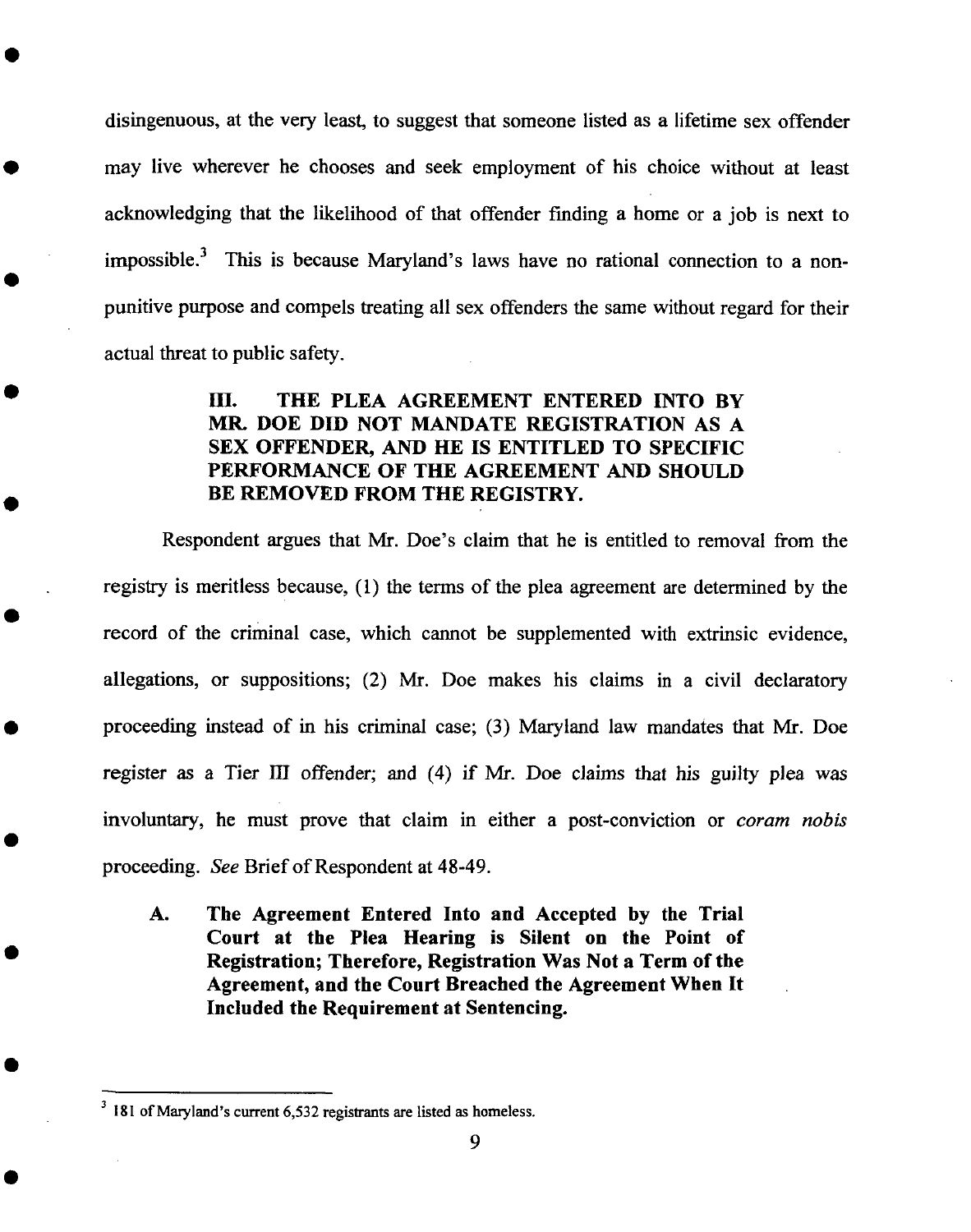Under Md. R.  $4-243(c)(3)$ , "if the plea agreement is approved, the judge shall embody in the judgment the agreed sentence...encompassed in the agreement..." In *Cuffley v. State,* 416 Md. 568, 7 A.3d 557 (2010), the Court held that Md. R. 4-243's provisions must be strictly complied with, and, as such, "that any question that later arises concerning the meaning of the sentencing term of a binding plea agreement must be resolved by resort *solely* to the record established at the Rule 4-243 plea proceeding." *Id.* at 582. The Court went on to state that "the record of that proceeding must be examined to ascertain *precisely what was presented to the court, in the defendant's presence and before the court accepts the agreement,* to determine what the defendant *reasonably understood* to be the sentence the parties negotiated and the court agreed to impose," *ld.* at 587 (emphasis added). The State argues that Mr. Doe's plea agreement did not contain a promise that he would never be required to register as a sex offender, further stating that there is nothing in the record to support his claim that non-registration was a term of his plea agreement. Mr. Doe is not arguing that non-registration was a term of the agreement, but that the agreement as proffered and agreed to by him, and subsequently entered into the record and accepted by the Court is *completely* silent as to the issue of sex offender registration. In fact, at Mr. Doe's plea proceeding, when asked by the Court whether there were any agreements as to sentencing, the State said, "[a]t the time of sentencing, the State is going to ask for an executed sentence of five years. *At* the time of sentencing, we...can discuss the...terms of probation, length of probation, and that sort of thing." (E. 15-16). Furthermore, Mr. Doe's attorney clarified, "My understanding is it's proposed as a binding plea agreement," to which the Court answered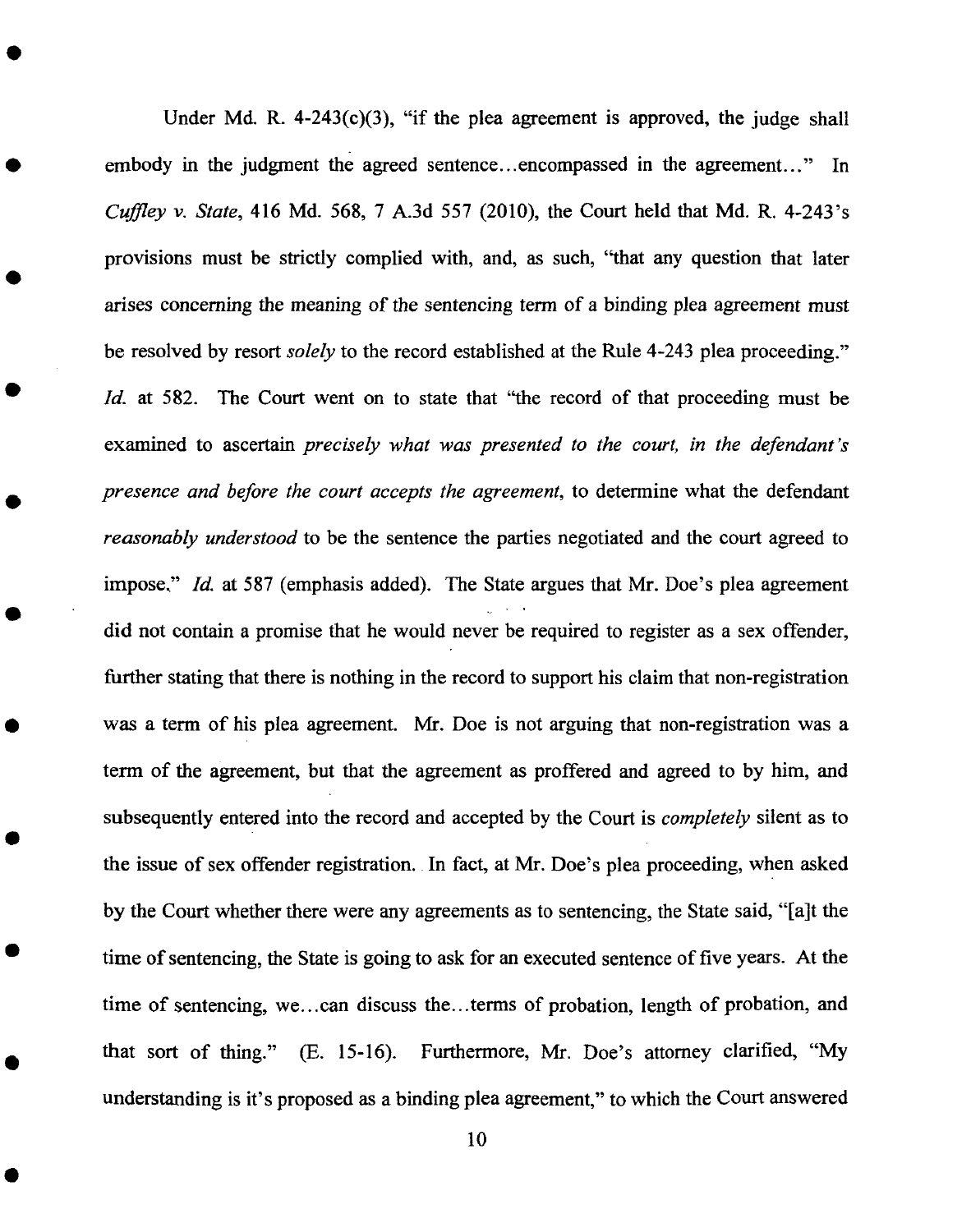affirmatively. (E.17). Accordingly, the plea agreement entered into by both the State and Mr. Doe, and thereafter accepted by the Court became legally binding, and the court breached the agreement when it later added the registration requirement as a term of the agreement at sentencing. In *Solorzano v. State,* 397 Md. 661,919 A.2d 652 (2007), the Court stated that although a trial court is not obligated to accept any particular sentence that the State and the defendant have agreed upon, Md. R.  $4-243(c)(3)$  "requires the trial court, if it has approved the agreement, to 'fulfill the terms of that agreement if the defendant pied guilty in reliance on the court's acceptance.'" *ld.* at 669-70. This Court found that the trial court had accepted Solorzano's plea agreement and that he was entitled to its specific performance, *ld.* at 670. Furthermore, the Court recognized that in addition to the Rule 4-243 requirements, "once a defendant enters a guilty plea and the plea is accepted by the court, due process requires the plea bargain to be honored." *ld.* at 673 (citing *Santobello v. New York,* 404 U.S. 257, 92 S. Ct. 495, 30 L. Ed. 2d 427 (1971)). In *Cuffley*, the trial court ensured that Cuffley's guilty plea was knowing and voluntary and then accepted the agreement, binding itself to its terms. *Cuffley* at 574. Here, the Court ensured that Mr. Doe's guilty plea was knowing and voluntary, and then accepted the agreement: "The Court finds that the plea made by the defendant...has been freely and voluntarily made." (E. 22). Therefore, the Court bound itself to the agreement's terms, and, under *Solorzano,* "due process requires the bargain to be honored."

In resolving questions that later arise concerning the meaning of the sentencing term of a binding plea agreement, "the record of that proceeding must be examined to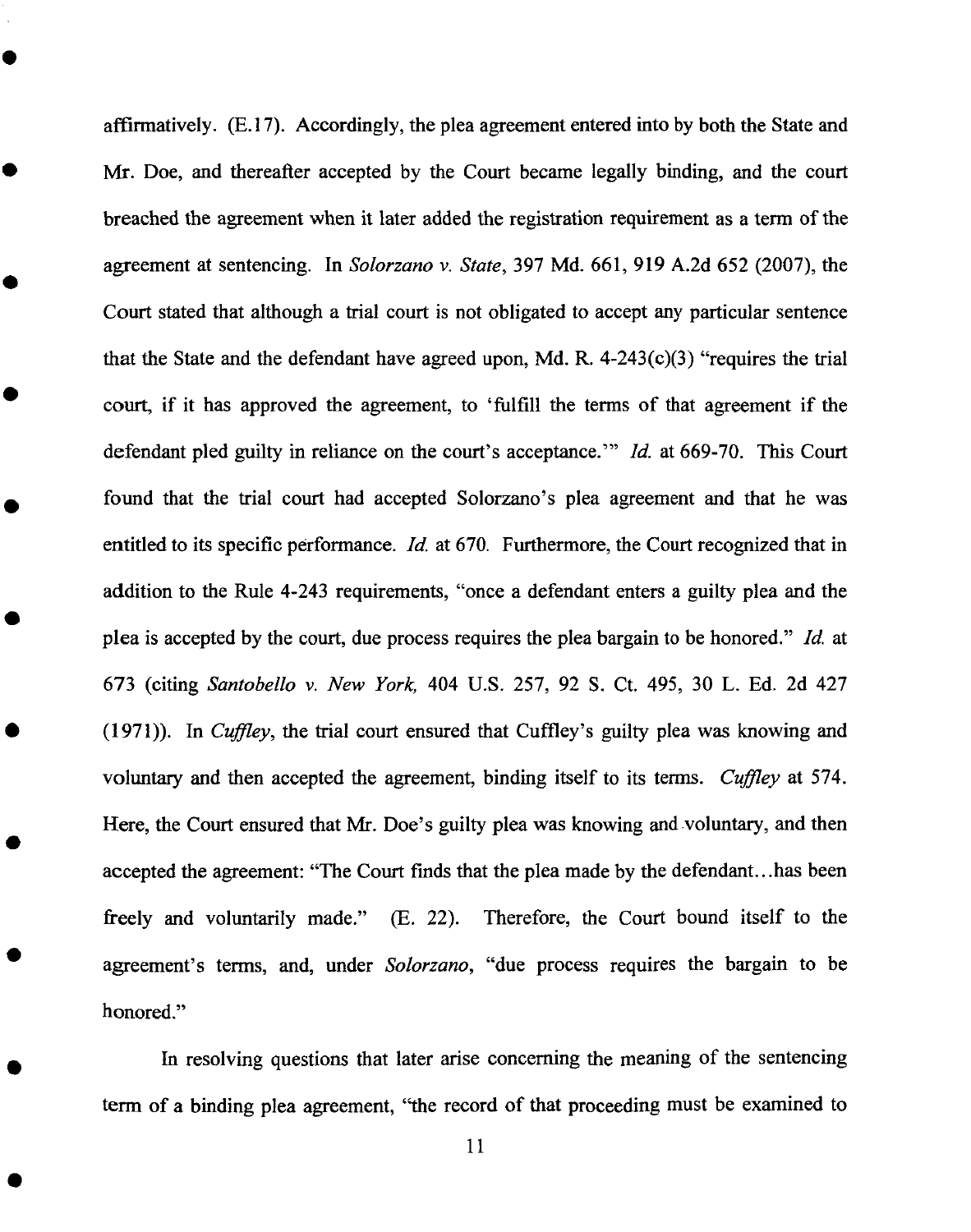ascertain precisely what was presented to the court, in the defendant's presence and before the court accepts *the* agreement, to determine what the defendant reasonably understood to be the sentence the parties negotiated and the court agreed to impose." *Cuffley* at 582. To determine what the defendant reasonably understood at the plea hearing, the Court must use objectivity  $-$  i.e., it does not matter "what the defendant actually understood the agreement to mean, but rather...what a reasonable lay person in the defendant's position and unaware of the niceties of sentencing law would have understood the agreement to mean, based on the record developed at the plea proceeding." *ld.* If the record clearly discloses what the defendant reasonably understood to be the terms of the agreement, then the defendant is entitled to the benefit of the bargain: specific enforcement or withdrawal of the plea. *ld.* at 583. If the record reveals that the sentence agreed to by the parties is ambiguous, then "the ambiguity must be resolved in the defendant's favor, *ld.* (See *also Solorzano* at 673; *United States v. Gebbie,* 294 F.3d. 540, 552 (3d Cir. 2002) (ambiguity in plea agreement is resolved against the government "[b]ecause of the Government's advantage in bargaining power"); *United States v. Jeffries*, 908 F.2d 1520, 1523 (11<sup>th</sup> Cir. 1990) (ambiguity in a plea agreement must be resolved against the government because a plea "constitutes a waiver of substantial constitutional rights requiring that the defendant be adequately warned of the consequences of the plea.").

Here, Mr. Doe's plea hearing transcript makes no mention of a registry requirement, nor does the plea agreement. In fact, Mr. Doe was not even notified of the requirement until right before he signed the commitment order, without the presence of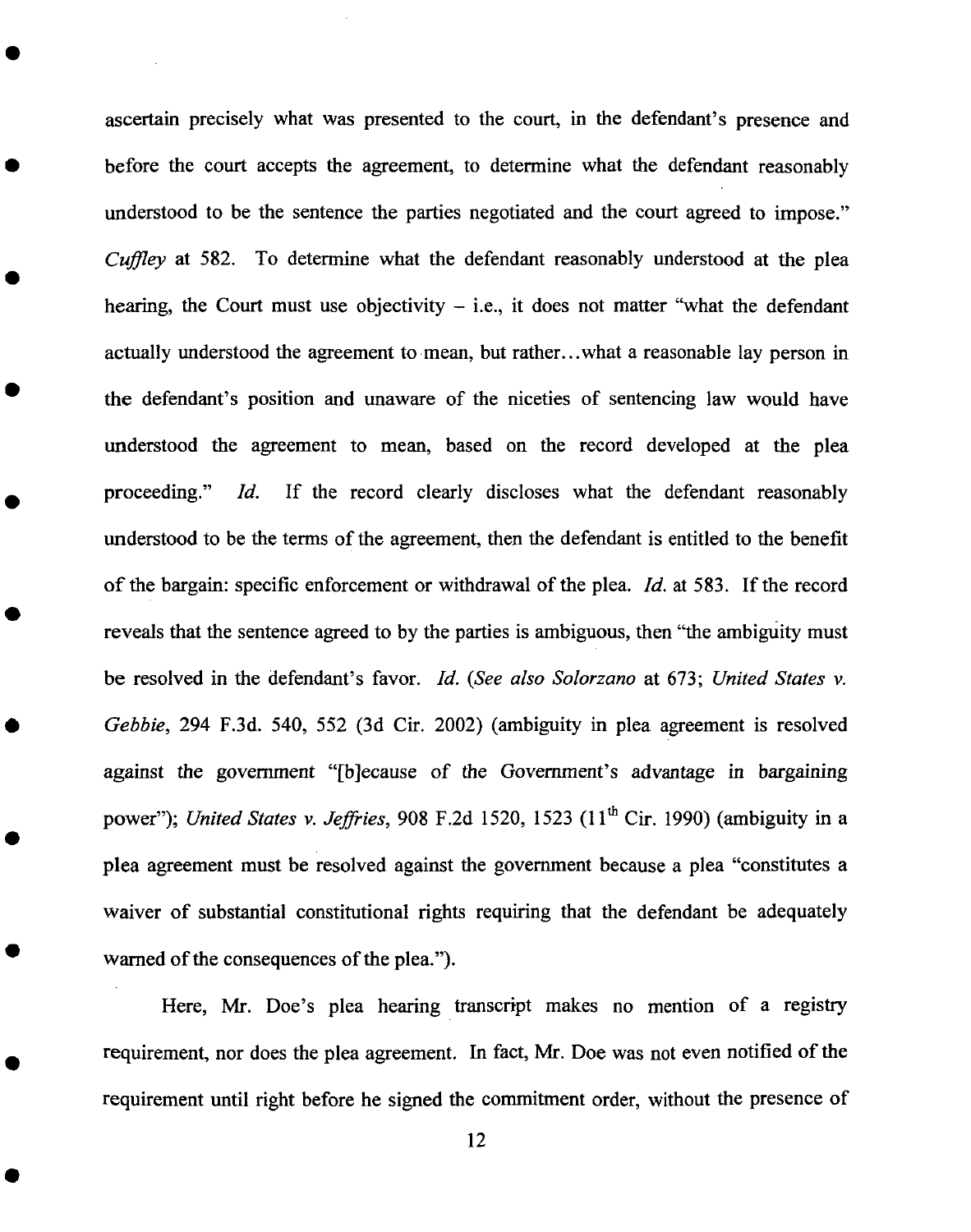his attorney. As such, Mr. Doe entered into the agreement with the reasonable belief and reliance that he would not be required to register as a sex offender, a belief and reliance that was based on both the fact that he was told by his attorney that he would not be required to register, the prosecutor when placing the terms of the agreement on the record, never mentioned registration as one of the terms, and the court agreed to be bound by the terms of the agreement. If it had been included when the plea agreement was first offered to him, Mr. Doe would not have accepted it. Furthermore, the fact that Mr. Doe's attorney filed a motion to correct Mr. Doe's sentence, that the motion was granted, and that the registration requirement was thereafter struck from his sentence proves that Mr. Doe should have never been required to register.

## B. *A Civil* Declaratory Judgment *Action* Requesting Specific Performance of the *Agreement* is the Proper Relief and Proceeding in Which to Request It.

*The* State argues that Mr. Doe "impermissibly makes request for specific performance in a civil declaratory judgment action, instead of in his criminal case, where, if appropriate, the court could grant him relief." (Respondent's Brief at 50.). However, under the Maryland Declaratory Judgment *Act,* "...A court may grant a declaratory judgment or decree in a civil case, if it will serve to terminate the uncertainty or controversy giving rise to the proceeding, if (1) an actual controversy exists between contending parties...(3) a party asserts a legal relation, status, right, or privilege and this is challenged or denied by an adversary party, who also has or asserts a concrete interest in it." Md. *Ann.* Code, Cts. & Jud. Proc. Article, § 3-409(a) (2012). The Act also provides that, "Any person interested...whose fights, status, or other legal relations are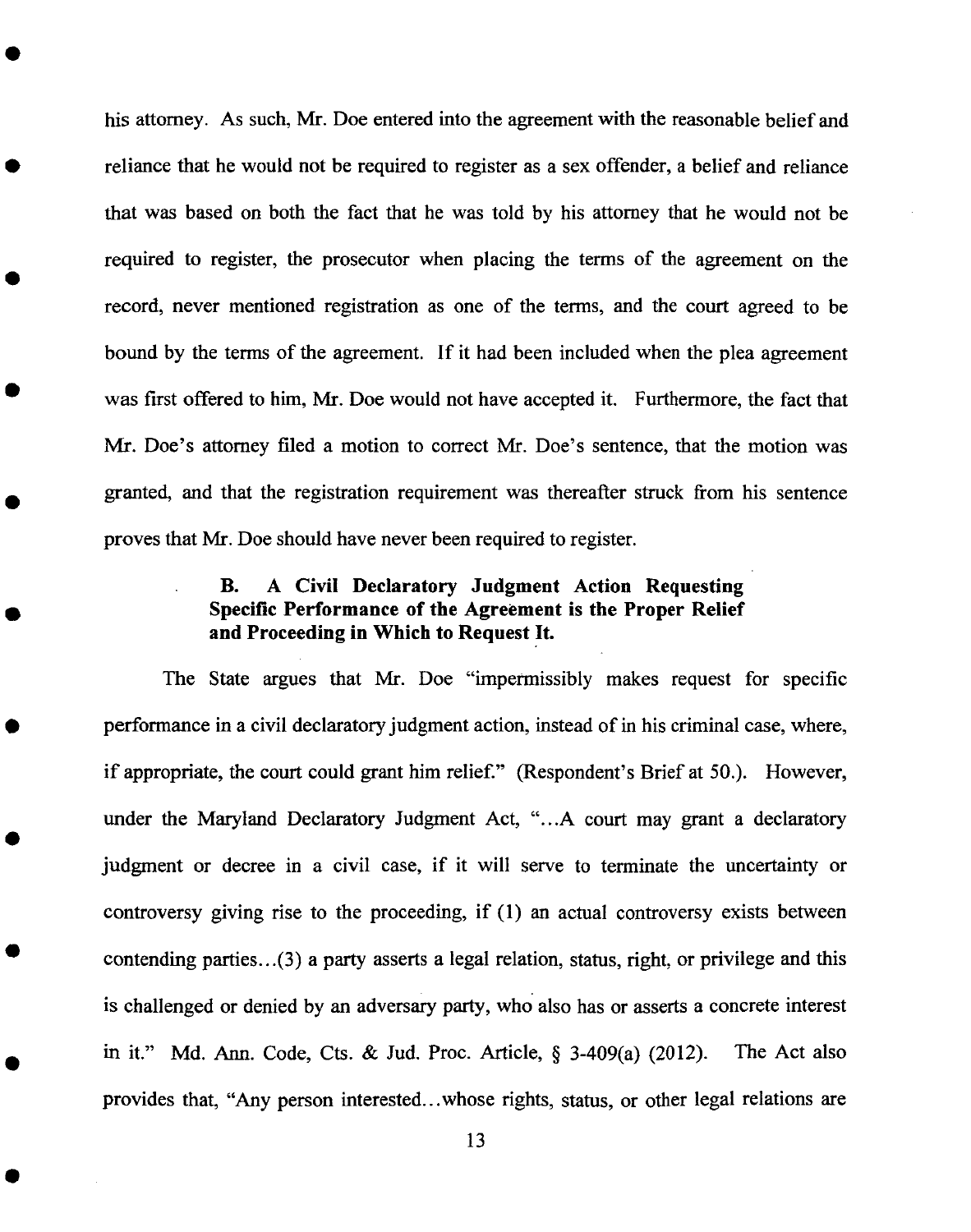affected by a statute...may have determined any question of construction or validity arising under the...statute...and obtain a declaration of rights, status, or other legal relations under it." § 3-406 (2012). As a result of a change in the law in 2009 that from that point forward classifies him as a Tier III offender, Mr. Doe is now required to register as a child sex offender, a requirement, it should be noted, that the sentencing judge struck after Mr. Doe's sentencing hearing. Consequently, Mr. Doe has been denied employment and housing, among other things, and has suffered what is tantamount to social death, even being cast out from the church where he had been a long time parishioner and financial supporter. Mr. Doe clearly falls within the class of persons that the Maryland Declaratory Judgment Act applies to, as his rights, status and other legal relations have been greatly affected.

In *Sinclair v. State,* 199 Md. App. 130, 20 A.3d 192 (201 I), Sinclair sought, in his criminal case, a judicial determination that he was not required to register as a child sex offender. The Court stated that the issue that Sinclair sought to raise, as well as the relief he sought, presented a civil matter that was not cognizable in his criminal case. *Id* at 135, The Court went on to say that "'a collateral challenge, by its very nature, is a separate and distinct civil procedure by which a defendant may challenge his or her conviction, sentence, or imprisonment." *Id.* at 136. The Court further stated that "because collateral challenges are separate from the underlying judgment, the filing of such an action typically initiates an entirely new action in which the defendant sets forth his or her claims." *Id.* Here, Mr. Doe is not collaterally challenging his conviction or sentence, which he has fulfilled, but is instead challenging the punitive nature and collateral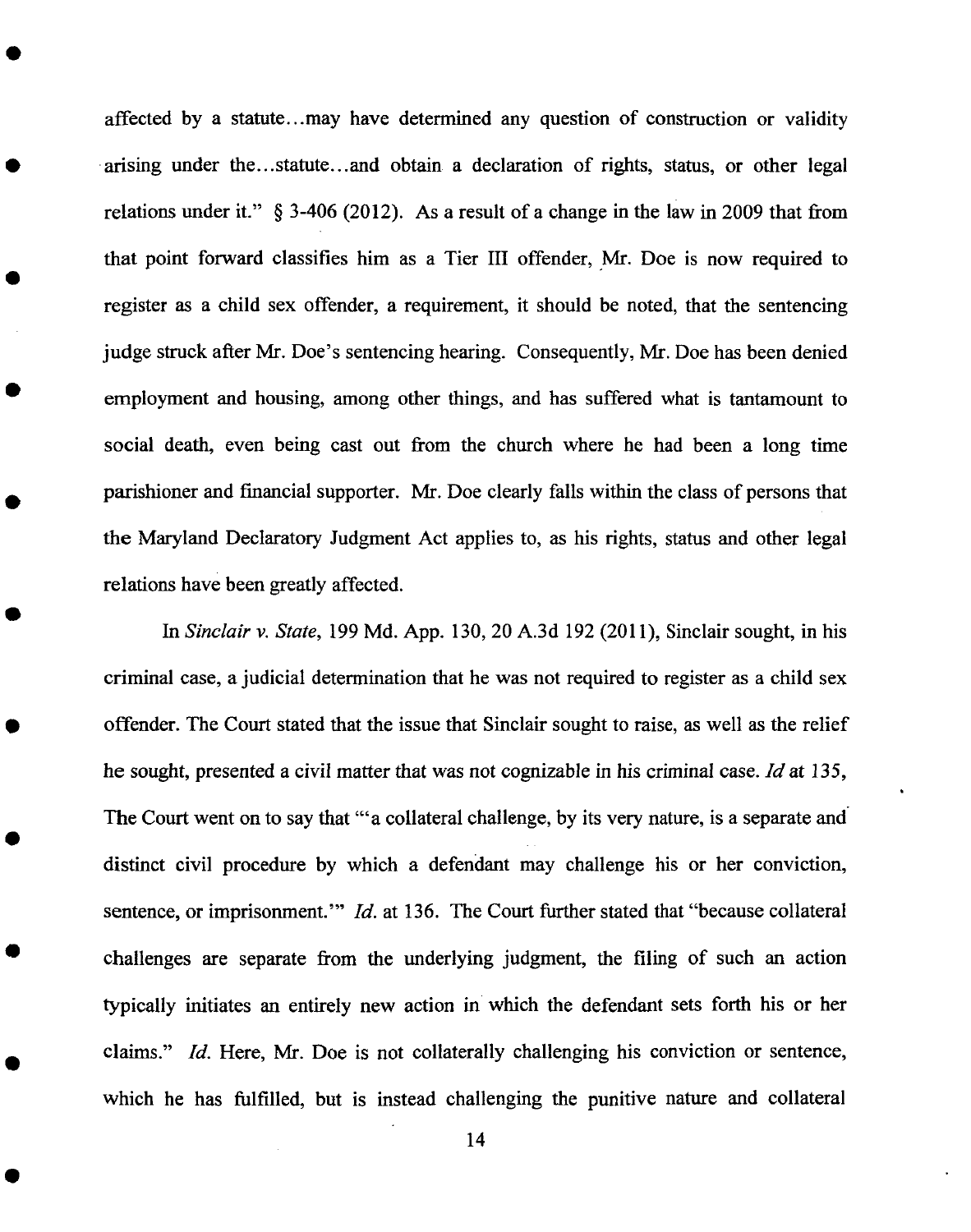consequences of the requirement to register, and is seeking declaratory judgment that he not be required to register because, he was not required to register in 2006 after his conviction and after the sentencing judge struck down that requirement, and should not be required to now, simply because of an amendment to the law. Therefore, seeking declaratory relief in a civil declaratory judgment action is proper.

## **B. Neither The Post** Conviction **Procedure Act Nor A Writ Of Error** *Coram Nobis* **Is Appropriate Here.**

The State argues that Mr. Doe should **avail** himself of a post conviction **or** *coram nobis* proceeding; however, neither form of relief is appropriate. In *Sinclair, supra,* the Court stated that the relief Sinclair requested was to avoid application of the registration requirement to him, with the result that no criminal prosecution may be brought, and accordingly, Sinclair's relief was not available under the Post Conviction Procedure Act, because he did not seek to set aside or correct his judgment or sentence, *ld.* at 135-36. The State argued that **the** relief Sinclair should have sought was a writ of error *coram nobis,* but the Court found that *coram nobis* is available to "persons who are neither confined nor on parole or probation but who suffer significant collateral consequences from their conviction," further stating that "coram *nobis* is a challenge to the conviction **that** alleges an error of fact or law," and, therefore, did not aid Sinclair's cause. *Id.* at 136 (citing *Skokv. State,* 361 Md. 52, 78, 760 A.2d 647 (2000)).

Similar to *Sinclair,* the relief that Mr. Doe is requesting is to avoid application of the registration requirement to him. As a result, no criminal prosecution can be brought, and, accordingly, the Post Conviction Procedure Act does not afford the appropriate

15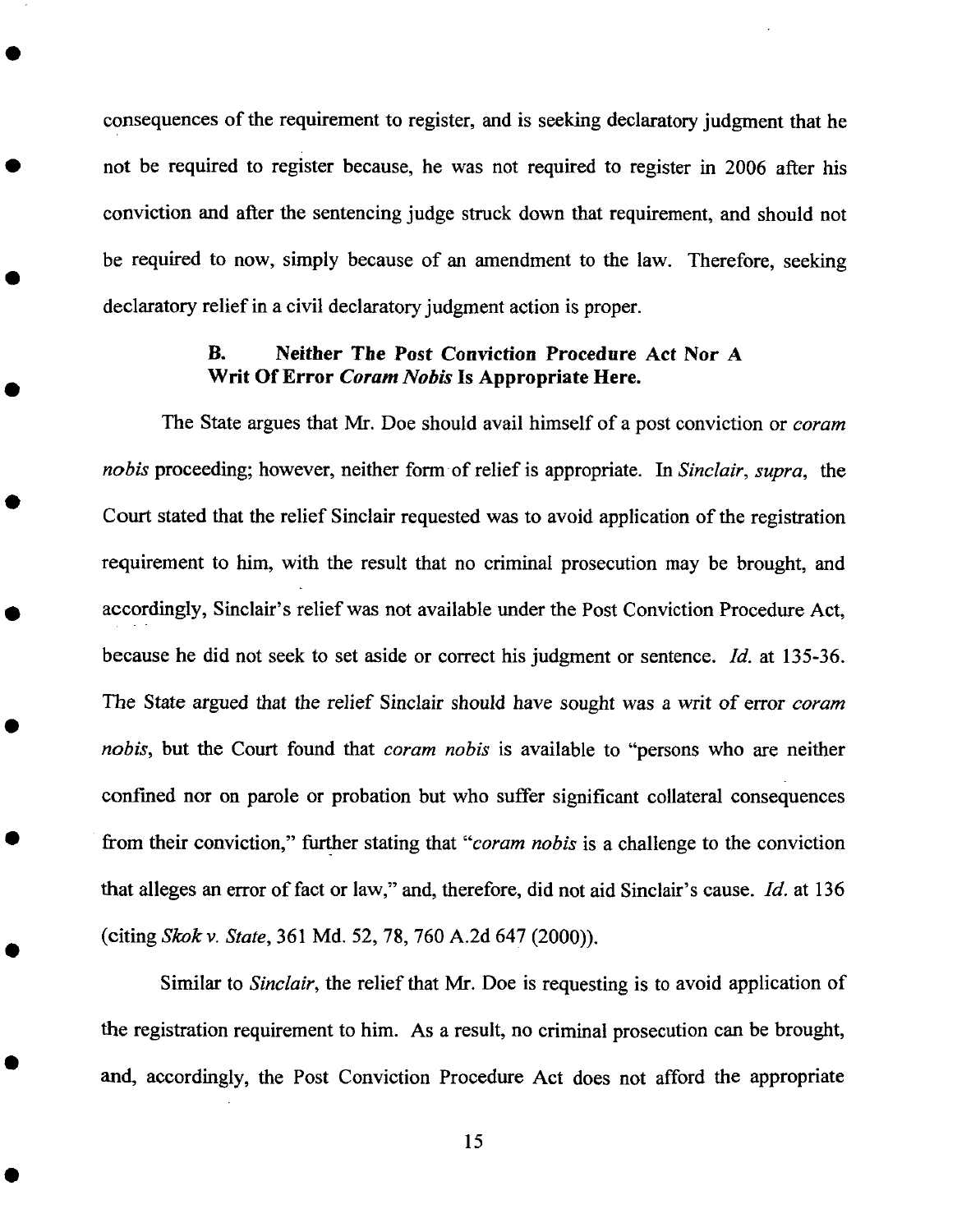relief, because Mr. Doe is not seeking to set aside or correct his judgment or sentence, nor is he, as the State suggests, alleging that his guilty plea was involuntary. Mr. Doe is simply requesting that he not be required to register as a sex offender because his plea agreement, as he reasonably understood it, did not require him to. Therefore, the Post Conviction Procedure Act is not appropriate for the type of relief that Mr. Doe is seeking.

Likewise, a writ of error *coram nobis* is not the appropriate remedy for the type of relief that Mr. Doe is requesting for the simple reason that, " *the expanded coram nobis remedy to challenge a criminal conviction will ordinarily be available only to a person who, based on the conviction, is not incarcerated and not on parole or probation." Rivera v. State,* 409 Md. 176, 191, 973 A.2d 218 (2009). Mr. Doe is not currently incarcerated, however, he is still on parole. Therefore, he is not eligible for a writ of error *coram nobis.* In short, Mr. Doe appropriately challenged the requirement that he register as a sex offender through the auspices of a Complaint for Declaratory Judgment.

#### *CONCLUSION*

For the foregoing reasons and those raised in his opening brief, Mr. Does respectfully requests that this Court reverse the judgment of the Court of Special Appeals, declare that the retroactivity portion of the Maryland sex offender registry law is unconstitutional, and strike question II as presented in Respondent's Brief.

Respectfully submitted, nev

 $\Omega$  iffice of Nancy S. Forster 925 Metff<del>eld Ro</del>ad